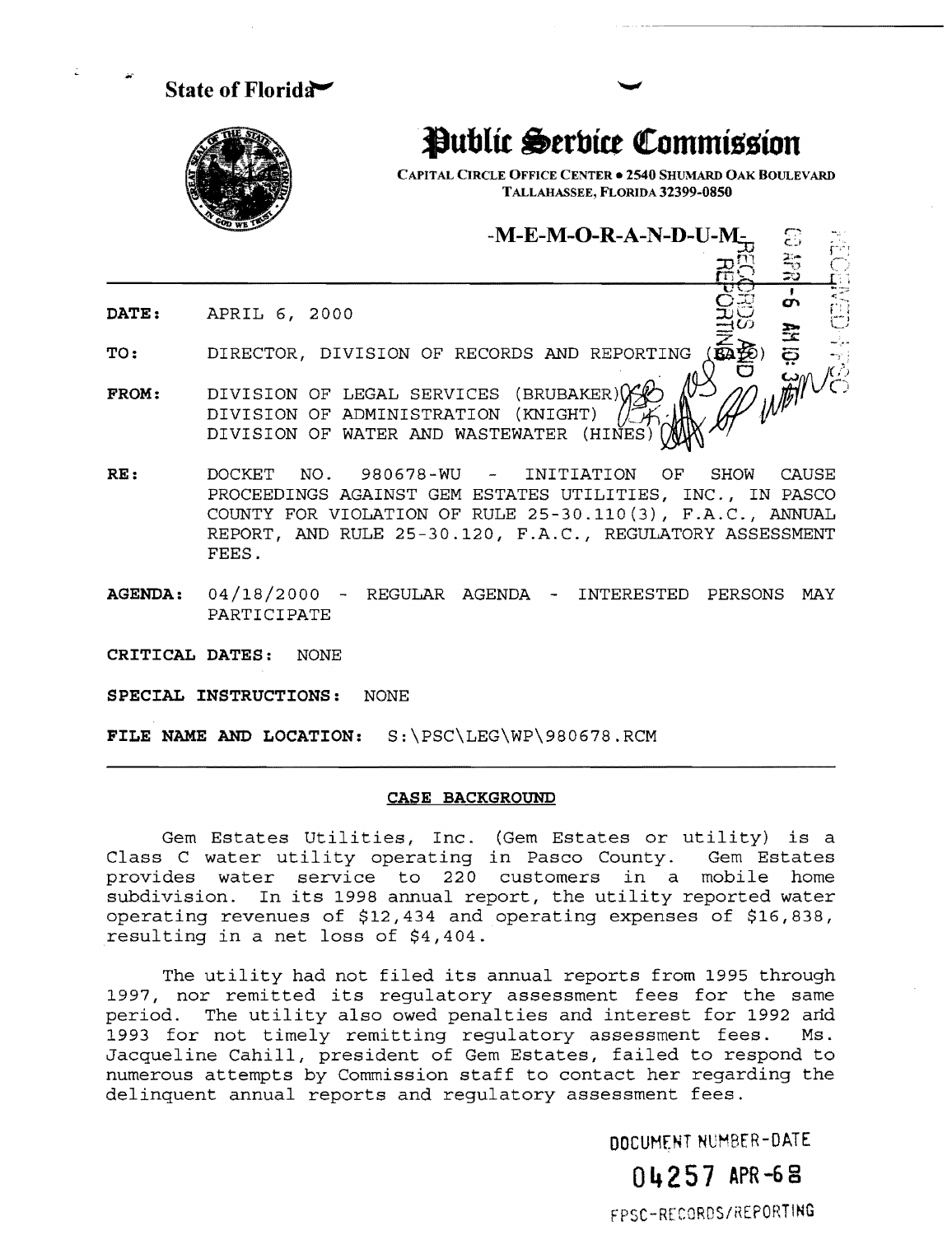By Order No. PSC-98-0905-SC-WU, issued July 7, 1998, the Commission ordered that Gem Estates show cause, in writing, within 20 days, why it should not remit a penalty in the amount of \$3,888 for violation of Rule 25-30.110, Florida Administrative Code, by failing to file its annual reports from 1995 through 1997 and failing to pay a penalty in the amount of \$399.28 and interest in the amount of \$271.10 for its apparent violation of Sections 350.113 and 367.145, Florida Statutes, and Rule 25-30.120, Florida Administrative Code, for failure to remit regulatory assessment fees. The utility was also ordered to show cause why it should not remit a statutory penalty and interest of \$12.38 for failure to timely remit 1992 and 1993 regulatory assessment fees. Further, Gem Estates was ordered to immediately remit \$1,713.96 in delinquent regulatory assessment fees for the years 1995 through 1997. By Order No. PSC-98-0905-SC-WU, the Commission also determined that if Ms. Cahill did not respond to reasonable collection efforts, then the matter would be forwarded to the Comptroller's Office for further collection efforts. Gem Estates failed to file a response to the show cause order; thus, the penalties were deemed assessed.

According to Florida Department of Environmental Protection (DEP) staff, the utility also never responded to the Pasco County Department of Health's correspondence, nor DEP's attempts to serve her with process for outstanding notices of violation (NOV) for failing to maintain electric service to the utility. According to DEP staff, Ms. Cahill had all but abandoned the operations of the utility, with the utility operator managing the utility without being compensated and the homeowners' association remitting the last two payments for the utility's electricity bills.

DEP then issued its final NOV for the latest disruption of<br>ce and for failing to respond to previous NOVs. In this service and for failing to respond to previous NOVs. instance, DEP was successful in its attempts to serve the NOV on Ms. Cahill. DEP moved for an emergency injunction with the Circuit Court of Pasco County, officially blocking Ms. Cahill from operating the utility, moving that the court find a constructive abandonment of the utility by Ms. Cahill, and ordering a forced sale of the system.

By Order No. PSC-99-0265-SC-WU, issued February 10, 1999, the Commission stated its belief that no amount of communication from the Commission or other entities would force Ms. Cahill into compliance. Therefore, the Commission modified Order No. PSC-98 0905-SC-WU so that pursuant to section 367.161, Florida Statutes, the penalty for delinquent annual reports and regulatory assessment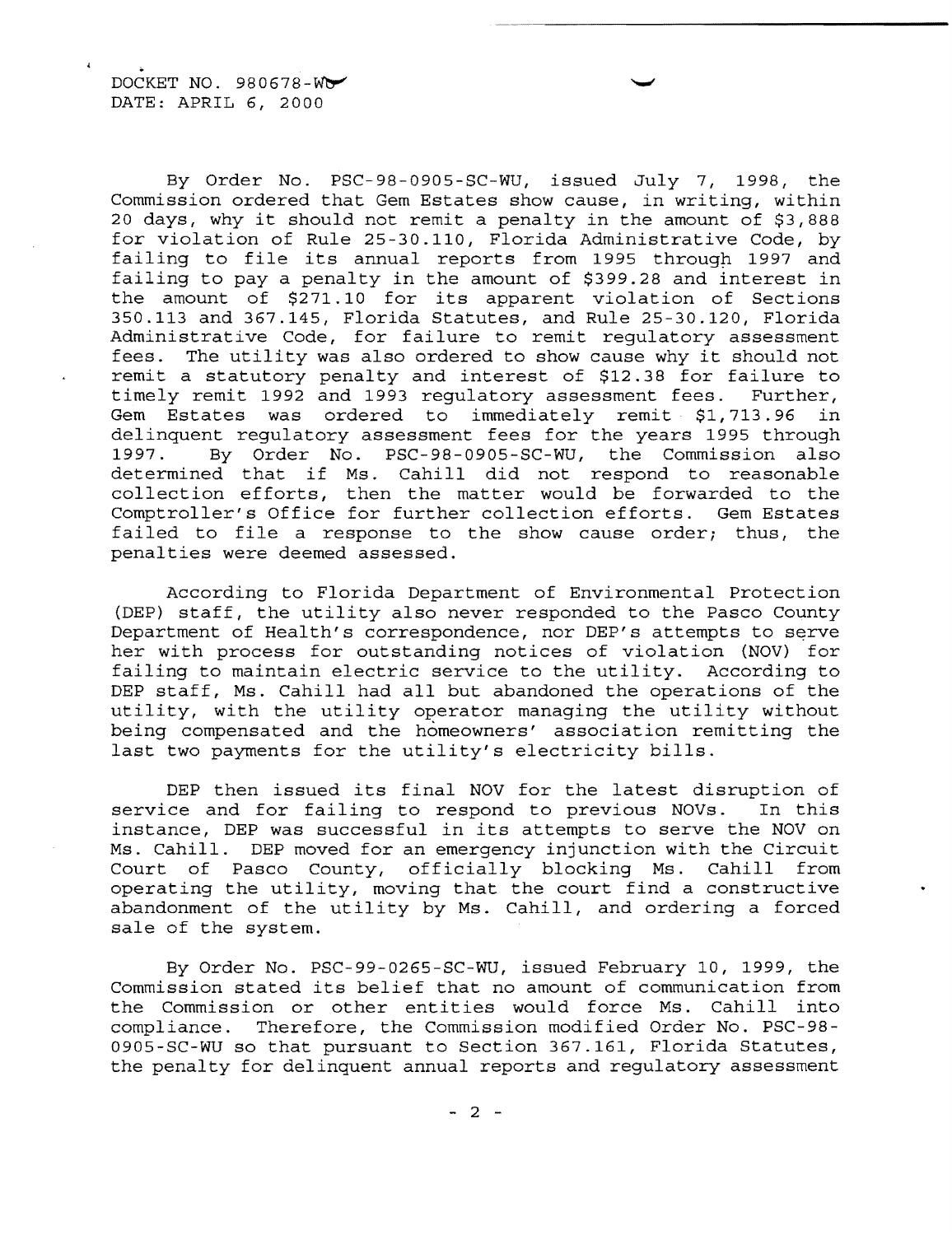DOCKET NO. 980678- $W$ DATE: APRIL 6, 2000

fees set forth in that Order, will be a lien on the real and personal property of the utility, enforceable by the Commission as a statutory lien under Chapter 85, Florida Statutes.

On February 15, 1999, a lien was filed with the Pasco County Clerk of Circuit Court in the amount of \$6,284.72. Order No. PSC-99-0265-SC-WU also stated that once the lien had been filed and recorded, the docket could be closed administratively. However, recorded, the docket could be closed administratively. prior to the docket's closure, staff was contacted by Mrs. Holly Malberg, sister of Ms. Cahill, who offered to bring the utility into compliance.

On April 16, 1999, Mrs. Malberg became sole trustee of Gem Estates. Mrs. Malberg informed Commission staff that Ms. Cahill is suffering from a medical condition which has rendered her incapable of running the utility. There were no utility records of customer payments or the amounts due. According to Mrs. Malberg, Ms. Cahill deposited utility payments in the bank long after people sent payment, and some payments were never deposited at all. Mrs. Malberg later found some 1998 bank statements and ordered copies of the bank statements for the months of January thru March of 1999. Since becoming Sole Trustee, Mrs. Malberg has worked with Commission staff and the utility's customers to ensure that the utility is maintaining accurate records and depositing payments in a timely fashion.

With respect to the circuit court action, Mrs. Malberg fulfilled DEP's regulatory requirements which included interconnecting to the City of Zephyrhills at a cost of \$3,430, and placing a concrete slab around one of the utility's wells at a cost of \$260. According to DEP representatives, Mrs. Malberg additionally submitted \$500.00 for civil penalties to fulfill the remaining DEP requirements. DEP closed its case on December 27, 1999.

On November 3, 1999, Mrs. Malberg submitted a check with the Commission in the amount of \$3,183.18 for all delinquent and current RAF payments, penalties and interest. She also hired a certified public accountant to assist in compiling the available utility records, and on September 20, 1999, Ms. Malberg filed the utility's 1998 annual report. The 1995 through 1997 annual reports have not been filed to date.

On December 16, 1999, Mrs. Malberg filed a letter with the Commission which explained the financial and organizational difficulties facing the utility. Mrs. Malberg stated that since taking over the utility on behalf of her sister, she has satisfied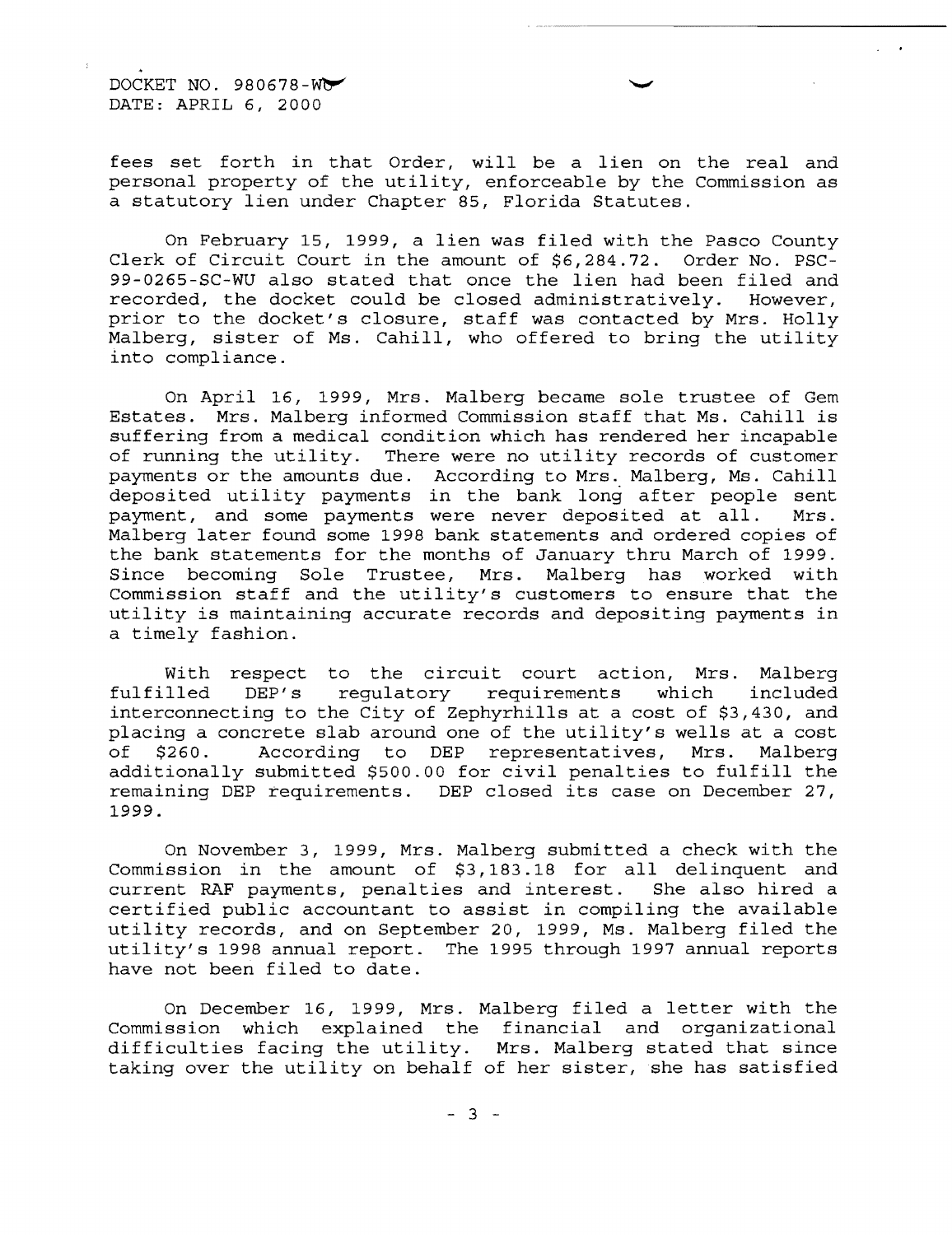DOCKET NO.  $980678-\text{W}$ DATE: APRIL 6, 2000

the outstanding DEP requirements. Further, she has been keeping the utility records current and ensuring that customer payments are<br>timely received and deposited. In addition to paying the DEP In addition to paying the DEP penalties and outstanding Commission RAFs, penalties and interest, Mrs. Malberg stated that she has incurred additional costs in paying outstanding taxes on the utility and repairing a well that had been struck by lightning. Finally, Mrs. Malberg stated that in light of these expenditures, she lacks the financial capacity to pay the remaining penalty of \$3,888 associated with the delinquent annual reports for 1995 through 1997.

Based on conversations held with Mrs. Malberg, staff has interpreted Mrs. Malberg's letter to be a request by the utility to waive Rules 25-30.110 (3), (6), and (7), Florida Administrative Code. The above-referenced portions of Rule 25-30.110 require utilities to file annual reports and to pay penalties for the failure to file an annual report or to file for an extension of time in which to file the report.

Pursuant to Section 120.542(6), Florida Statutes, on December 22, 1999, Commission staff provided notice of the requested rule waiver to the Florida Department of State, which published notice of the waiver request in the Florida Administrative Weekly of January 7, 2000. The Commission did not receive any comments regarding the utility's petition. By letters dated February 16, 2000 and March 13, 2000, Mrs. Malberg agreed to extend the statutory time limitations set forth in Section 120.542, Florida Statutes, to allow Commission staff time for further investigation and allow staff's recommendation to be considered at the April 18, 2000 Agenda Conference.

This recommendation addresses the utility's rule waiver request and the disposition of the lien.

 $- 4 -$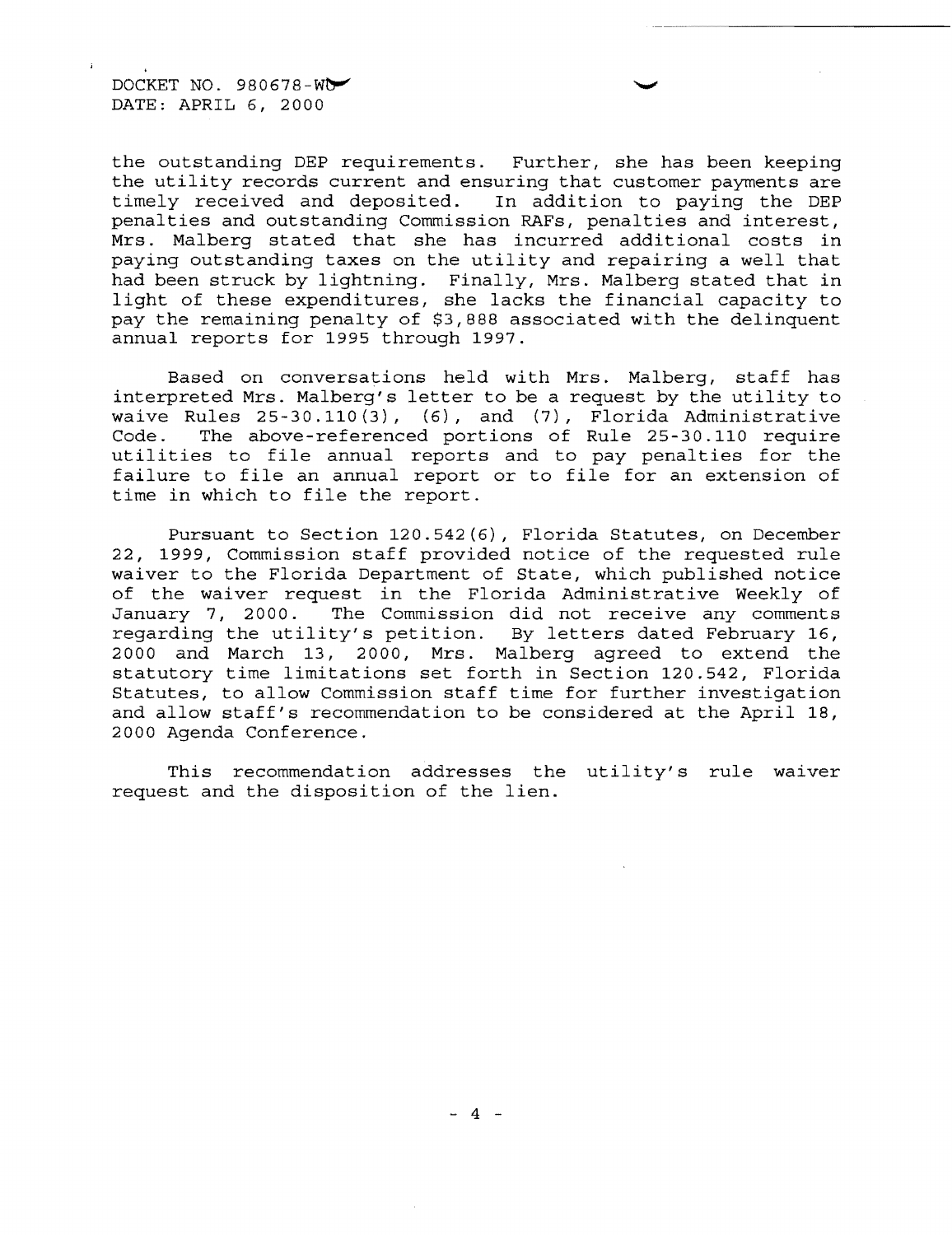$DOCKET NO. 980678-W$ DATE: APRIL 6, 2000

## **DISCUSSION OF ISSUES**

**ISSUE 1:** Should the Commission grant Gem Estates utilities, Inc.'s petition for rule waiver of Rule 25-30.110(3), (6) and (7), Florida Administrative Code?

**RECOMMENDATION:** Yes, the Commission should grant Gem Estates Utilities, Inc.'s petition for rule waiver of Rule 25-30.110(3), (6) and (7), Florida Administrative Code, because the petition meets the requirements of Section 120.542, Florida Statutes. Commission should refer \$3,888 in unpaid penalties associated with the failure to file 1995 through 1997 annual reports to the Comptroller's Office for permission to write off the account. Further, a notice acknowledging the satisfaction and discharge of the lien on the utility's property should be filed with the Pasco County Clerk of Circuit Court. (BRUBAKER)

**STAFF ANALYSIS:** As stated in the case background, Gem Estates had not filed its annual reports from 1995 through 1997 nor remitted its regulatory assessment fees for the same period. The utility also owed penalties and interest for 1992 and 1993 for not timely remitting regulatory assessment fees. By Order No. PSC-98-0905-SCwu, issued July 7, 1998, the Commission ordered that Gem Estates show cause, in writing, within 20 days, why it should not remit a penalty in the amount of \$3,888 (\$2,331 for 777 days x \$3.00 per day for 1995; \$1,326 for 442 days x \$3.00 for 1996; \$231 for 77 days x \$3.00 for 1997) for violation of Rule 25-30.110, Florida Administrative Code, by failing to file its annual reports from 1995 to 1997 and failing to pay a penalty in the amount of \$399.28 (\$139.50 for 1995; \$142.97 for 1996; \$116.81 for 1997) and interest in the amount of \$271.10 (156.24 for 1995; \$91.50 for 1996; \$23.36 for 1997) for violation of Sections 350.113 and 367.145, Florida Statutes, and Rule 25 30.120, Florida Administrative Code, for failure to remit regulatory assessment fees. The utility was also ordered to show cause why it should not remit a statutory penalty and interest of \$12.38 for failure to timely remit 1992 and 1993 regulatory assessment fees. Further, Gem Estates was ordered to immediately remit \$1,713.96 (\$558 for 1995, \$571.89 for 1996; and \$584.07 for 1997) in delinquent regulatory assessment fees. By Order No. PSC-98-0905-SC-WU, the Commission also determined that if Ms. Cahill did not respond to reasonable collection efforts, then the matter would be forwarded to the Comptroller's Office for further collection efforts. Gem Estates failed to file a response to the show cause order; thus, the penalties were deemed assessed.

According to Florida Department of Environmental Protection (DEP) staff, the utility also never responded to the Pasco County

 $-5 -$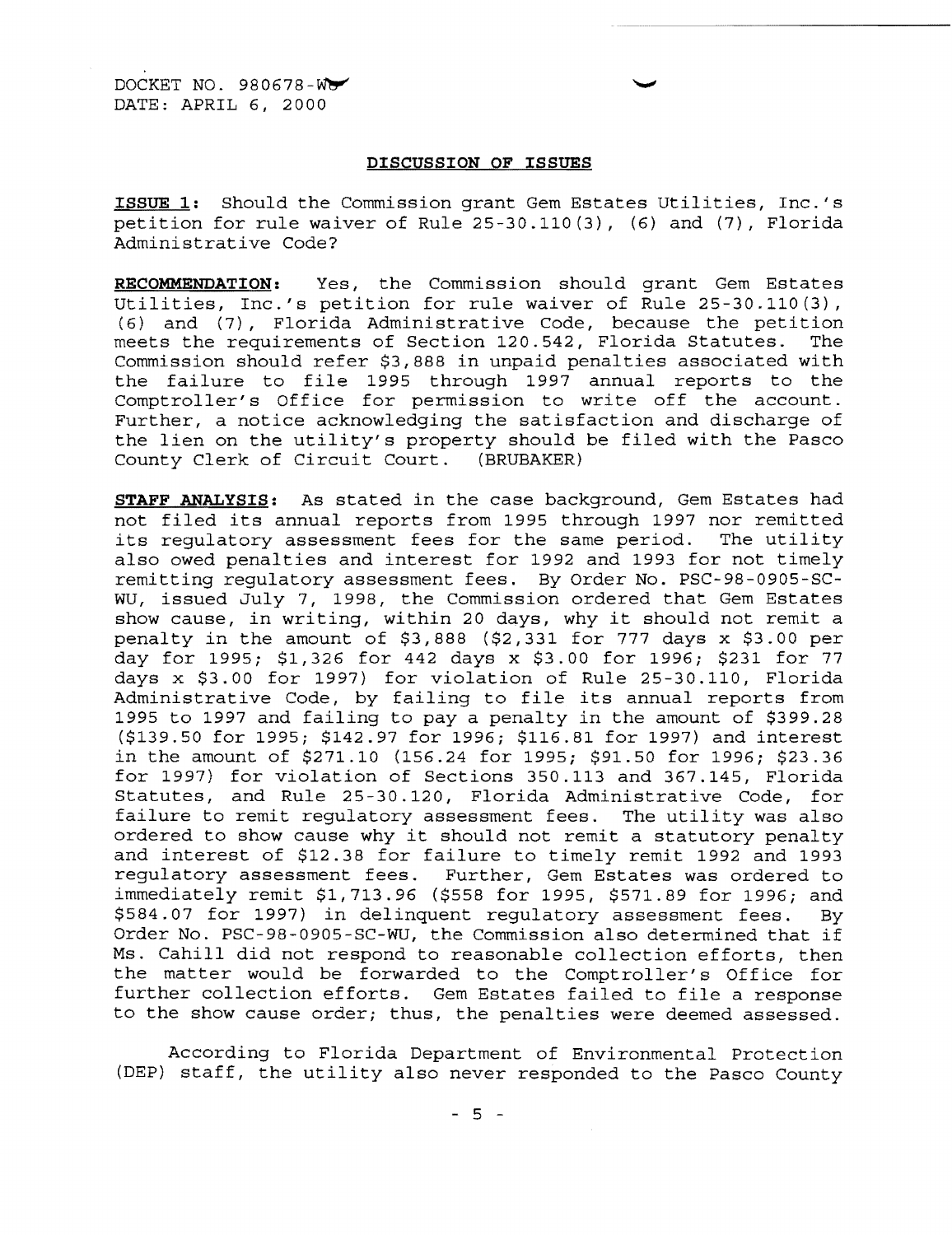DOCKET NO. 980678-W

Department of Health's correspondence, nor DEP's attempts to serve her with process for outstanding notices of violation (NOV) for failing to maintain electric service to the utility. According to DEP staff, Ms. Cahill had all but abandoned the operations of the utility, with the utility operator managing the utility without being compensated and the homeowners' association remitting the last two payments for the utility's electricity bills.

DEP then issued its final NOV for the latest disruption of ce and for failing to respond to previous NOVs. In this service and for failing to respond to previous NOVs. instance, DEP was successful in its attempts to serve the NOV on Ms. Cahill. DEP moved for an emergency injunction with the Circuit Court of Pasco County, officially blocking Ms. Cahill from operating the utility, moving that the Circuit Court of Pasco County find a constructive abandonment of the utility by Ms. Cahill, and ordering a forced sale of the system.

By Order No. PSC-99-0265-SC-WU, issued February 10, 1999, the Commission stated its belief that no amount of communication from the Commission or other entities would force Ms. Cahill into compliance. Therefore, the Commission modified Order No. PSC-98 0905-SC-WU so that pursuant to Section 367.161, Florida Statutes, the penalty for delinquent annual reports and regulatory assessment fees set forth in that Order, will be a lien on the real and personal property of the utility, enforceable by the Commission as a statutory lien under Chapter 85, Florida Statutes.

On February 15, 1999, a lien was filed with the Pasco County Clerk of Circuit Court in the amount of \$6,284.72. Order No. PSC-99-0265 SC-WU also stated that once the lien had been filed and recorded, the docket could be closed administratively. However, prior to the docket's closure, staff was contacted by Mrs. Holly Malberg, sister of Ms. Cahill, who offered to bring the utility into compliance.

On April 16, 1999, Mrs. Malberg became sole trustee of Gem Estates. Mrs. Malberg informed Commission staff that Ms. Cahill is suffering from a medical condition which has rendered her incapable of running the utility. There were no utility records of customer payments or the amounts due. According to Mrs. Malberg, Ms. Cahill deposited utility payments in the bank long after people sent payment, and some payments were never deposited at all. Mrs. Malberg later found some 1998 bank statements and ordered copies of the bank statements for the months of January thru March of 1999. Since becoming Sole Trustee, Mrs. Malberg has worked with Commission staff and the utility's customers to ensure that the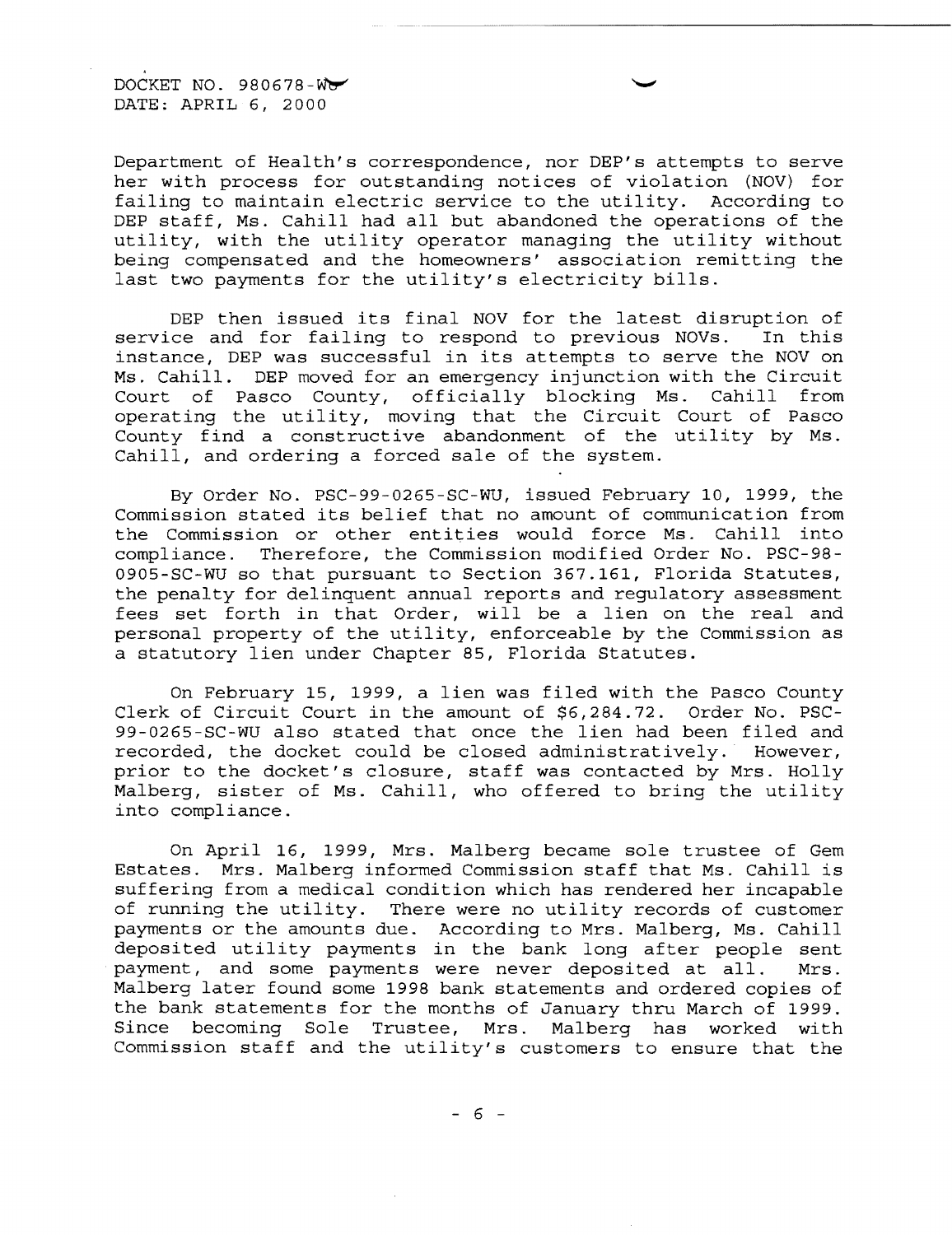DOCKET NO. 980678-W DATE: APRIL 6, 2000

utility is maintaining accurate records and depositing payments in a timely fashion.

--------\_.

With respect to the circuit court action, Mrs. Malberg<br>fulfilled DEP's requlatory requirements which included DEP's regulatory requirements interconnecting to the City of Zephyrhills at a cost of \$3,430, and placing a concrete slab around one of the utility's wells at a cost<br>of \$260. According to DEP representatives, Mrs. Malberg According to DEP representatives, Mrs. additionally submitted \$500.00 for civil penalties to fulfill the remaining DEP requirements. DEP closed its case on December 27, 1999.

On November 3, 1999, Mrs. Malberg submitted a check with the Commission in the amount of \$3,183.18 for all delinquent and current RAF payments, penalties and interest. She also hired a certified public accountant to assist in compiling the available utility records, and on September 20, 1999, Ms. Malberg filed the utility's 1998 annual report. The 1995 through 1997 annual reports have not been filed to date.

On December 16, 1999, Mrs. Malberg filed a letter with the Commission which explained the financial and organizational difficulties facing the utility. Mrs. Malberg stated that since taking over the utility on behalf of her sister, she has satisfied the outstanding DEP requirements. Further, she has been keeping the utility records current and ensuring that customer payments are timely received and deposited. In addition to paying the DEP penalties and outstanding Commission RAFs, penalties and interest, Mrs. Malberg stated that she has incurred additional costs in paying outstanding taxes on the utility and repairing a well that had been struck by lightning. Finally, Mrs. Malberg stated that in light of these expenditures, she lacks the financial capacity to pay the remaining penalty of \$3,888 associated with the delinquent annual reports for 1995 through 1997.

Based on conversations held with Mrs. Malberg, staff has interpreted Mrs. Malberg's letter to be a request by the utility to waive Rules 25-30.110 (3), (6), and (7), Florida Administrative Code. The above-referenced portions of Rule  $25-30.110$  require utilities to file annual reports and to pay penalties for the failure to file an annual report or to file for an extension of time in which to file the report.

Pursuant to Section 120.542(6), Florida Statutes, on December 22, 1999, Commission staff provided notice of the requested rule waiver to the Florida Department of State, which published notice of the waiver request in the Florida Administrative Weekly of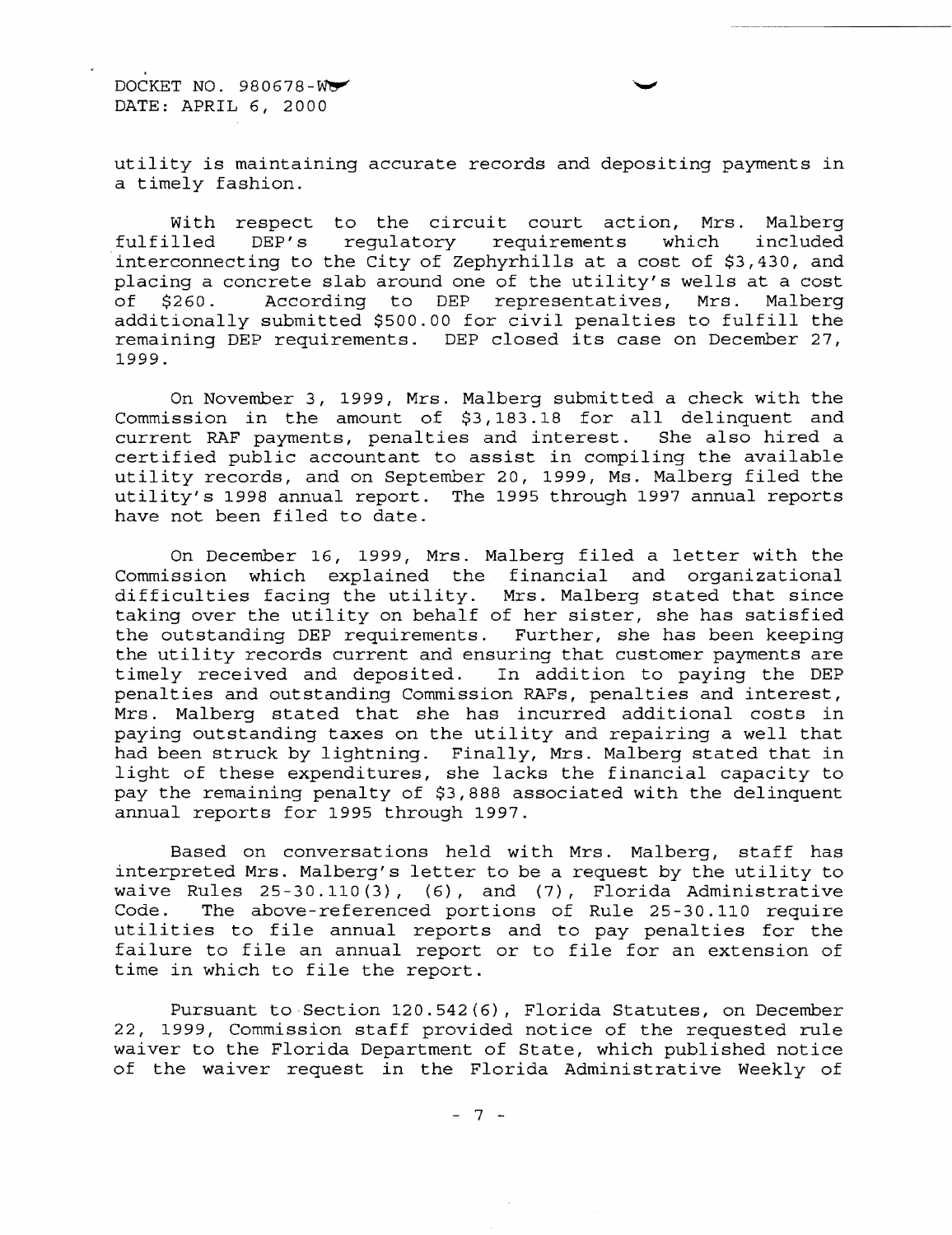DOCKET NO. 980678-WO DATE: APRIL 6, 2000

January 7, 2000. The Commission did not receive any comments regarding the utility's petition.

The utility seeks a waiver of Rule  $25-30.110(3)$ , (6) and (7), Florida Administrative Code, because it believes the underlying purpose of the statute has been served in that the utility filed<br>its 1998 annual report on September 20, 1999. Staff determined its 1998 annual report on September 20, 1999. that the utility's 1998 annual report was not deficient, thus the report was in compliance with Rule  $25-30.110(6)$  and  $(7)$ , Florida Administrative Code.

The utility believes that the application of the rule would create a substantial hardship on its operations. In its petition, the utility states that the previous company president had been in charge of running the utility, but due to a medical condition was incapable of properly maintaining utility operations. The utility was out of regulatory compliance with both DEP and the Commission, and failed to respond to correspondence from DEP, the Commission and the Polk County Department of Health. Records were not maintained, and customer payments were either not timely deposited or else not deposited at all ..

Further, the utility's 1998 annual report demonstrates that<br>itility is operating at a net loss of \$4,404. Mrs. Malberg the utility is operating at a net loss of  $$4,404$ . states that imposition of the penalties associated with the delinquent 1995 through 1997 annual reports would only serve to increase the operating losses of the company and absorb funds needed to keep Gem Estates operational.

The underlying statutes pertaining to the rule in this instance are Sections 367.121(1) (c), and 367.161(2) Florida Statutes. Section 367.121, Florida Statutes, provides that the Commission shall require regular reports from utilities under its jurisdiction consistent with the uniform system and classification of accounts and may require preparation of the reports by a<br>certified public accountant. Rule 25-30.110(3)(a), Florida Rule  $25-30.110(3)(a)$ , Florida Administrative Code, which requires utilities subject to the Commission's jurisdiction to file an annual report on or before March 31 of the following year, implements Section 367.121, Florida Statutes. Section 367.161(2), Florida Statutes, provides that the Commission has the power to impose penalties on utilities under its jurisdiction who have refused to comply or wilfully violate Florida Statutes, Commission rules, or orders. Rule 25-30.110(6) (c) and (7), Florida Administrative Code, which provides for penalties \$3.00 per day for a Class C utility for failure to timely file its annual report, implements Section 367.161, Florida Statutes. The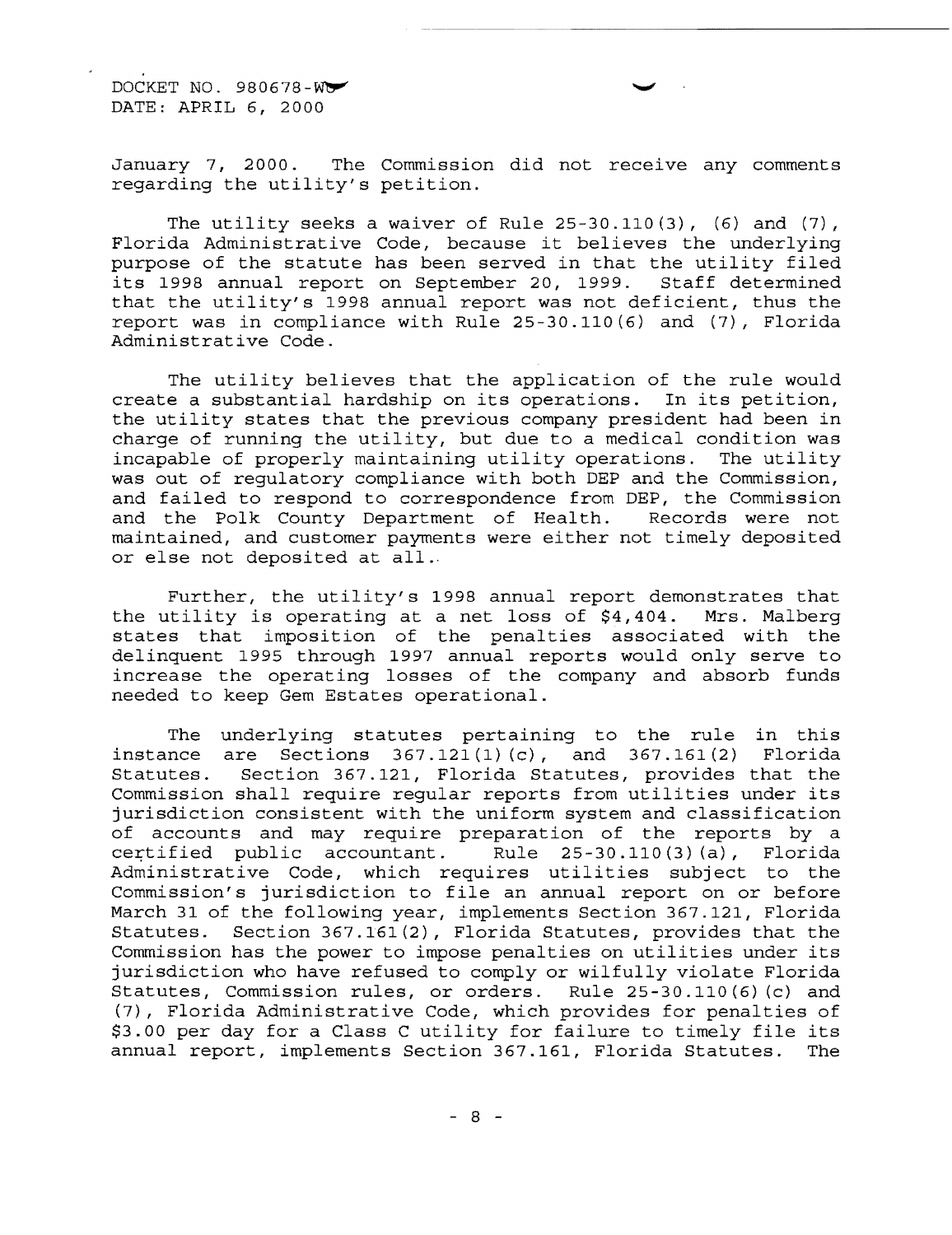DOCKET NO. 980678-WO DATE: APRIL 6, 2000

purpose of requiring payment of penalties for late filing is to ensure compliance with Florida Statutes and Commission rules.

Section 120.542 (2), Florida Statutes, in pertinent parts, provides that

variances and waivers shall be granted when the person subject to the rule demonstrates that the purpose of the underlying statute will be or has been achieved by other means by the person and that application of the rule would create a substantial hardship or would violate<br>principles of fairness. For purposes of this section, For purposes of this section, substantial hardship means a demonstrated economic, technological, legal, or other type of hardship to the person requesting the variance or waiver.

Staff believes that the utility has demonstrated a substantial operational and economic hardship in that Mrs. Malberg took over operation of the utility on her sister's behalf in 1999. As discussed previously, the utility was in a state of considerable disrepair and disorganization. Mrs. Malberg made a thorough search for all available utility records, and hired a certified public accountant to assist in the preparation and filing of the utility's 1998 annual report. As detailed previously, Mrs. Malberg has worked closely with Commission staff and has made a remarkable effort at personal expense to bring the utility into regulatory compliance. Also, the utility is continuing to lose money. Ordering the utility to remit the annual report penalties and spend money to prepare the delinquent annual reports would only add to the substantial economic hardship of the utility.

Staff also believes that the underlying purpose of the statute has been achieved. The utility has prepared and filed its 1998 annual report. Staff believes that little purpose would be served in requiring the utility to file its 1995 through 1997 annual reports, as the pertinent information is contained in its 1998 Records on the utility's operations were not<br>to Mrs. Malberg's intervention in 1999. Since maintained prior to Mrs. Malberg's intervention in 1999. that time, the utility has achieved compliance with the applicable requlations for both the Commission and DEP. Because the regulations for both the Commission and DEP. Commission now has the relevant information regarding the utility's operations pursuant to Florida Statutes and Commission rule, the underlying purpose of the statute has been achieved.

As discussed previously, pursuant to Section 120.542(6), Florida Statutes, on December 22, 1999, Commission staff provided notice of the requested rule waiver to the Florida Department of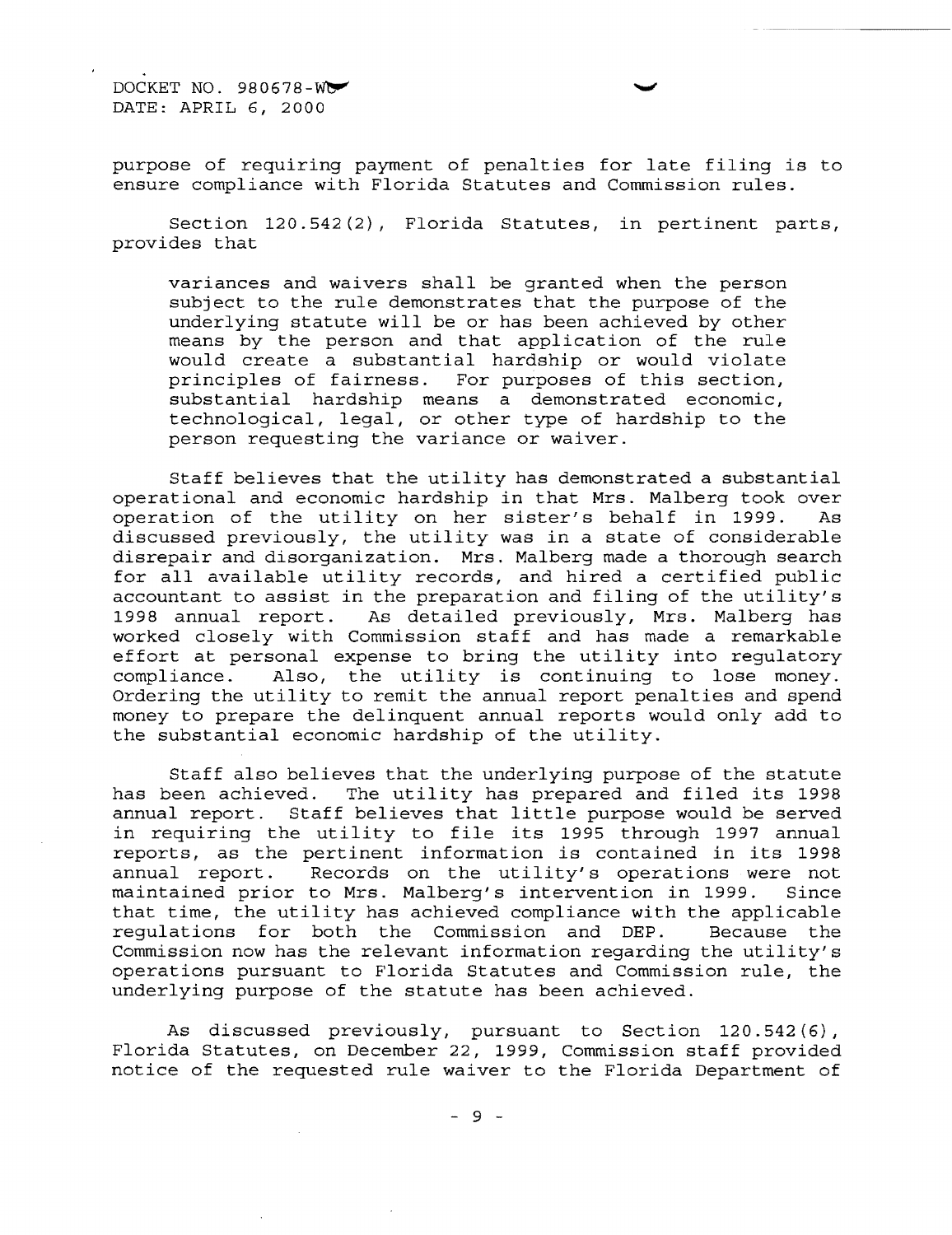DOCKET NO. 980678-W

State, which published notice of the waiver request in the Florida Administrative Weekly of January 7, 2000. The Commission did not receive any comments regarding the utility's petition. Pursuant to Section 120.542(8), Florida Statutes, the Commission is required to issue an order in writing granting or denying the petition for waiver or variance stating the relevant facts and reasons supporting the Commission's decision within 90 days after receipt of the original petition. However, additional time was requested by staff in order to determine the status of the utility's former DEP violations. By letters dated February 16, 2000 and March 13, 2000, Mrs. Malberg agreed to extend the statutory. time limitations set forth in Section 120.542, Florida Statutes, to allow Commission staff time for further investigation and preparation of staff's recommendation for the April 18, 2000 Agenda Conference.

Based on the foregoing, staff recommends that Gem Estates' petition for rule waiver should be granted because the utility has demonstrated that a waiver of Rule  $25-30.110(3)$ , (6) and (7), Florida Administrative Code, would serve the underlying purpose of Sections 367.121 and 367.161 Florida Statutes, and the application of the rule would create a substantial hardship for the utility.

In consideration of the foregoing, staff recommends that the Commission refer the \$3,888 in penalties associated with the delinquent 1995 through 1997 annual reports to the Comptrollers' Office for permission to write off the account. Further, staff recommends that the Commission should file notice with the Pasco County Clerk of Circuit Court acknowledging the satisfaction and discharge of the lien filed on the utility's property pursuant to Order No. PSC-99-0265-SC-WU.